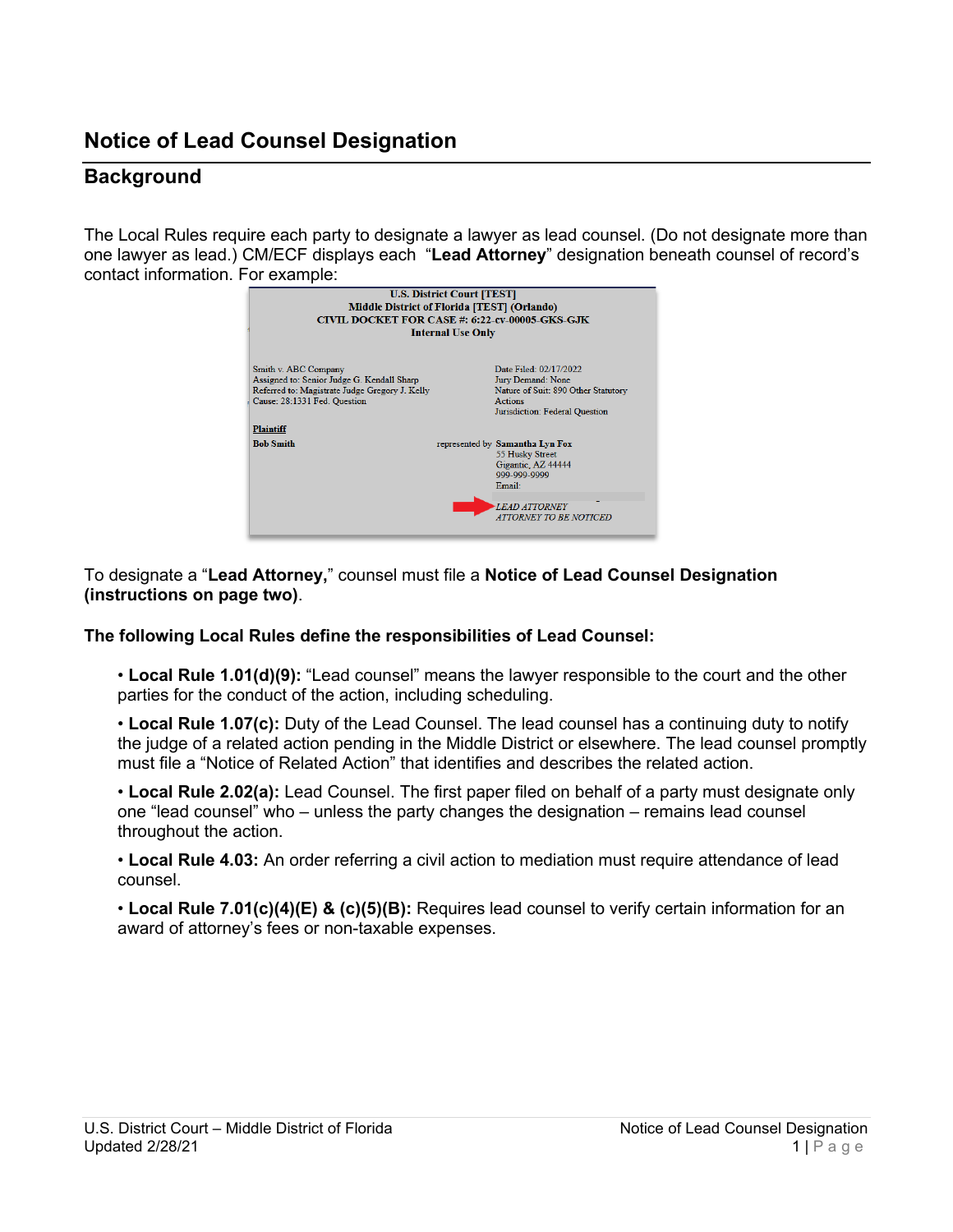## **Instructions to file the Notice of Lead Counsel Designation**

| <b>Step</b>                |                                                                                                                                                                                                                           | <b>Screen</b>                                                                                                                                                                                                                                                                                                                                                                                                                                                                                                                                                                                                                                                                                                    |
|----------------------------|---------------------------------------------------------------------------------------------------------------------------------------------------------------------------------------------------------------------------|------------------------------------------------------------------------------------------------------------------------------------------------------------------------------------------------------------------------------------------------------------------------------------------------------------------------------------------------------------------------------------------------------------------------------------------------------------------------------------------------------------------------------------------------------------------------------------------------------------------------------------------------------------------------------------------------------------------|
| $\blacktriangleright$<br>➤ | Log in to <b>CM/ECF</b> using<br>your <b>PACER</b> login and<br>password.<br>Click Civil on the menu<br>bar and select <b>Notices</b><br>under the Other Filings<br>category.                                             | <b>CM血ECF</b><br>Civil -<br>Criminal + $\frac{Q}{Q}$ uery Reports +<br>Utilities $\overline{\phantom{a}}$<br>Search<br>Help Log Out<br><b>Civil Events</b><br>Open a Case<br><b>Other Filings</b><br><b>FLMD Bar Members Only</b><br><b>ADR</b> Documents<br><b>FLMD Membership Renewal</b><br>Open a Civil Case<br><b>Appeal Documents</b><br><b>Initial Pleadings and Service</b><br>Notices<br>Answers to Complaints and Responses to Petitions<br><b>Other Documents</b><br><b>Complaints and Other Initiating Documents</b><br><b>Trial Documents</b><br><b>Other Answers</b><br><b>Service of Process</b><br><b>Motions, Memoranda and Responses</b><br>Memoranda, Responses and Replies<br><b>Motions</b> |
| ➤<br>➤                     | Highlight to select<br><b>Notice of Lead</b><br><b>Counsel Designation</b><br>from the <b>Available</b><br>Events menu.<br>Note: The selected<br>event appears in the<br><b>Selected Event box.</b><br><b>Click Next.</b> | CMmEC<br>Civil Criminal - Query<br>Reports - Utilities - Search<br>Help<br>Log Out<br><b>Notices</b><br>Available Events (click to select an event)<br><b>Selected Event</b><br>$\hat{}$<br>Notice of Lead Counsel Designation<br>Certificate of counsel<br>Compliance notice<br>Consent to Arbitration<br>Consent to Mediation<br>NOTICE of filing supplemental authority<br>Notice (Other)<br>Notice of Ex Parte Filing<br>Notice of Exception<br>Notice of Intent to Request Redaction<br>Notice of Lead Counsel Designation<br>Notice of a Related Action<br>Notice of appearance<br>Notice of change of address<br>Notice of consent to join<br>Notice of lis pendens<br>Next  <br>Clear                    |
| $\blacktriangleright$<br>≻ | <b>Enter the Civil Case</b><br>Number. Click Find This<br>Case.<br><b>Note: Partial case</b><br>numbers may be<br>entered.                                                                                                | <b>CMmECF</b><br>Civil -<br>Criminal $\sim$<br>Query<br>$\mathbf{Reports}$<br><b>Notices</b><br>Civil Case Number<br>Find This Case<br>22-5<br>Clear<br>Next.<br><b>CM血ECF</b><br>Civil - Criminal - Query Reports - Utilities - Search                                                                                                                                                                                                                                                                                                                                                                                                                                                                          |
| ≻                          | Place a check mark next<br>to the appropriate case<br>number when<br>applicable.<br><b>Click Next.</b>                                                                                                                    | <b>Notices</b><br>Civil Case Number<br>6:22-cv-5<br>Hide Case List<br>Select a case:<br>□ 2:22-cv-00005-JES-DNF Bailey v. Trident Asset Management, LLC et al<br>O 6:22-cv-00005-GKS-GJK Smith v. ABC Company<br>Clear<br>Next                                                                                                                                                                                                                                                                                                                                                                                                                                                                                   |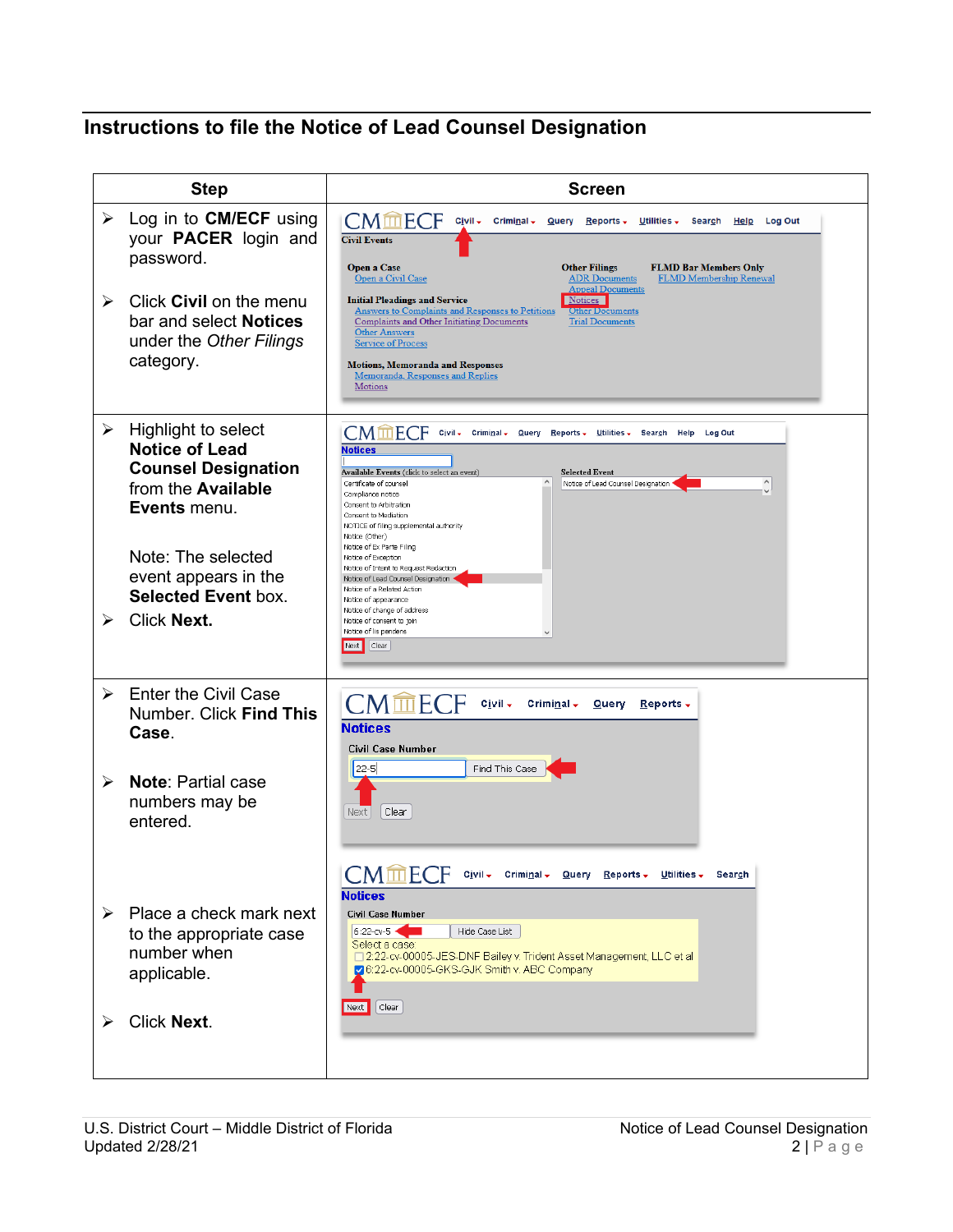| <b>Step</b>           |                                                                                                                                                                                                        | <b>Screen</b>                                                                                                                                                                                                                                                                                                                                                             |
|-----------------------|--------------------------------------------------------------------------------------------------------------------------------------------------------------------------------------------------------|---------------------------------------------------------------------------------------------------------------------------------------------------------------------------------------------------------------------------------------------------------------------------------------------------------------------------------------------------------------------------|
| $\blacktriangleright$ | A hyperlink to the case<br>appears. Verify this is<br>the correct case<br>number.                                                                                                                      | <b>CMmECF</b><br>Civil -<br>Criminal $\star$<br><b>Query</b><br><b>Notices</b><br>6:22-cv-00005-GKS-GJK Smith v. ABC Company                                                                                                                                                                                                                                              |
| ➤                     | <b>Click Next.</b>                                                                                                                                                                                     | Clear<br>Next                                                                                                                                                                                                                                                                                                                                                             |
| $\blacktriangleright$ | Browse to attach the<br>Notice of Lead Counsel<br>Designation .pdf as the<br><b>Main Document.</b>                                                                                                     | <b>CMmECF</b><br>Civil -<br>Criminal $\star$<br>Query<br>$Reports -$<br>Utilities $\overline{\phantom{a}}$<br>Search<br><b>Notices</b><br>6:22-cv-00005-GKS-GJK Smith v. ABC Company<br>Select the PDF document and any attachments.                                                                                                                                      |
| ⋗                     | <b>Click Next.</b>                                                                                                                                                                                     | <b>Main Document</b><br>Browse   Notice of Lead Counsel Designation.pdf<br><b>Attachments</b><br><b>Description</b><br>Category<br>1. Browse No file selected.<br>$\checkmark$<br>Clear<br>Next                                                                                                                                                                           |
| ➤                     | Select the filer by<br>clicking on the party's<br>name. To select multiple<br>filers, hold down the<br>[CTRL] key on your<br>keyboard and click all<br>applicable filers.<br>Once all filers have been | $\mathsf{CMmECF}$<br>Civil -<br>Criminal $\sim$<br>Query<br>$Reports -$<br>Utilities $\overline{\phantom{a}}$<br><b>Notices</b><br>6:22-cv-00005-GKS-GJK Smith v. ABC Company<br><b>Pick Filer</b><br>Select the filer.<br>Collapse All<br><b>Expand All</b><br>-ABC Company dft<br>Select the Party:<br><b>⊞Bob Smith</b> pla<br>ABC Company [dft]<br>Smith, Bob [pla] * |
|                       | selected, click Next.                                                                                                                                                                                  | Next<br>Clear<br><b>New Filer</b>                                                                                                                                                                                                                                                                                                                                         |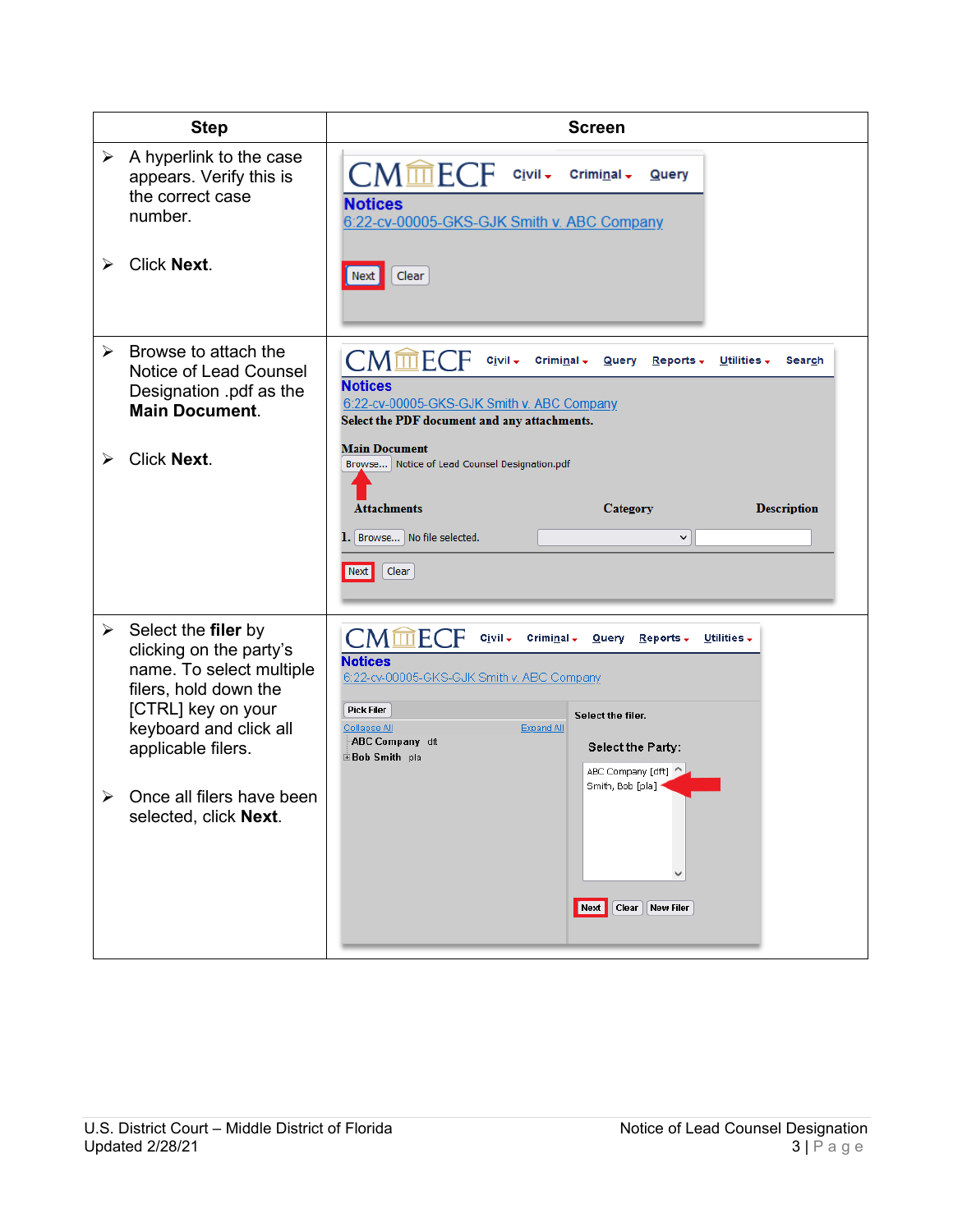| <b>Step</b>                                                                                                          | <b>Screen</b>                                                                                                                                                                                                                                                                                                                                                                                                                                                                              |
|----------------------------------------------------------------------------------------------------------------------|--------------------------------------------------------------------------------------------------------------------------------------------------------------------------------------------------------------------------------------------------------------------------------------------------------------------------------------------------------------------------------------------------------------------------------------------------------------------------------------------|
| Enter the name of the<br>$\blacktriangleright$<br>attorney being<br>designated as lead<br>counsel.                   | $CMmECF$ $Civii$<br>Criminal –<br><b>Query</b><br>Reports $\star$<br><b>Notices</b><br>6:22-cv-00005-GKS-GJK Smith v. ABC Company                                                                                                                                                                                                                                                                                                                                                          |
| <b>Click Next.</b>                                                                                                   | <b>Enter name of lead counsel:</b><br>Samantha Fox<br>Clear<br>Next                                                                                                                                                                                                                                                                                                                                                                                                                        |
| A hyperlink to the case<br>➤<br>appears.<br><b>Click Next.</b><br>➤                                                  | CMmECF<br>– C <u>i</u> vil –<br>Criminal $\star$<br><b>Query</b><br><b>Notices</b><br>6:22-cv-00005-GKS-GJK Smith v. ABC Company<br>Clear<br>Next                                                                                                                                                                                                                                                                                                                                          |
|                                                                                                                      |                                                                                                                                                                                                                                                                                                                                                                                                                                                                                            |
| <b>Review the Final Text</b><br>↘<br>screen. This is the final<br>step before submitting<br>the filing to the court. | Civil - Criminal - Query Reports - Utilities - Search Help Log Out<br><b>Notices</b><br>6:22-cv-00005-GKS-GJK Smith v. ABC Company<br><b>Docket Text: Final Text</b><br>NOTICE of Lead Counsel Designation by Samantha Lyn Fox on behalf of Bob Smith. Lead Counsel: Samantha Fox. (Fox, Samantha)<br>Attention!! Pressing the NEXT button on this screen commits this transaction. You will have no further opportunity to modify this transaction if you continue.<br>Have you redacted? |
| <b>Click Next.</b>                                                                                                   | <b>Source Document Path (for confirmation only):</b><br>C:\fakepath\Notice of Lead Counsel Designation.pdf pages: 1<br>Next Clear                                                                                                                                                                                                                                                                                                                                                          |